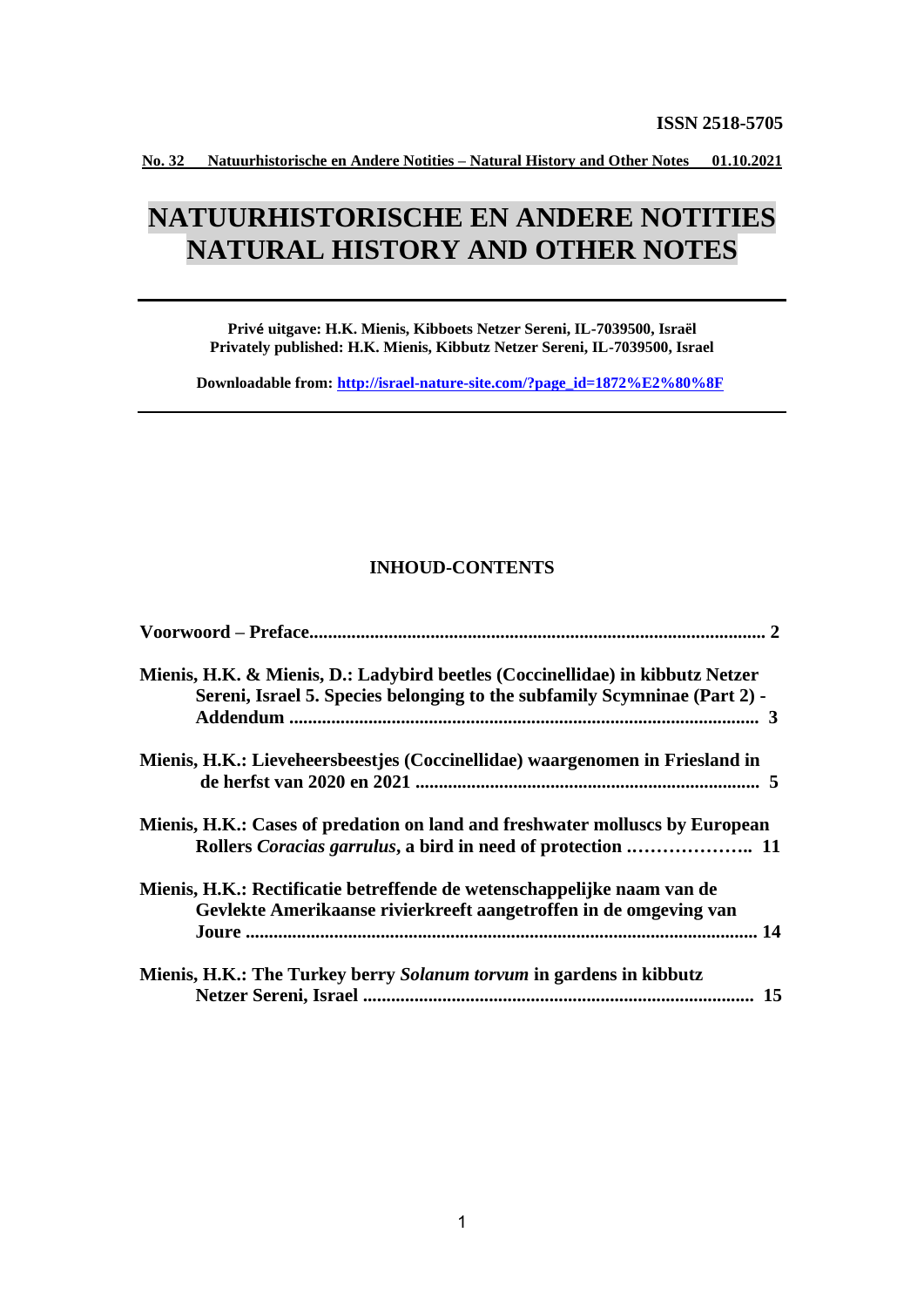#### **Voorwoord**

Dit 32<sup>ste</sup> nummer van 'Natuurhistorische en Andere Notities - Natural History and Other Notes' bevat vijf korte notities gebaseerd op vondsten, waarnemingen of studies gedaan in Nederland of Israël.

Deze nieuwsbrief is voorlopig gepland als een kwartaal uitgave. Van elk nummer zullen 50 gelijktijdig gedrukte exemplaren verschijnen die voornamelijk bestemd zijn voor bibliotheken van instituten en museums. Elk nummer is ook gratis electronisch verkrijgbaar via de website van mijn collega en vriend Oz Rittner:

## [http://israel-nature-site.com/?page\\_id=1872%E2%80%8F](http://israel-nature-site.com/?page_id=1872%E2%80%8F)

Hoewel deze uitgave geheel voldoet aan de eisen die de 'Internationale Commissie voor Zoologische Naamgeving' gesteld heeft voor een wetenschappelijk tijdschrift, zullen in dit tijdschrift geen artikelen gepubliceerd worden die van invloed zijn op de naamgeving van een of andere wetenschappelijke eenheid.

Artikelen mogen overgenomen worden mits de schrijver daarover geïnformeerd is en de bron genoemd wordt.

Deze publikatie wordt geindexeerd in de 'Zoological Record' en heeft een officieel 'International Serial Standard Number' ontvangen: ISSN 2518-5705.

#### **Preface**

This 32nd issue of 'Natuurhistorische en Andere Notities – Natural History and Other Notes' contains five short notes based on finds, observations or studies made in the Netherlands or Israel.

This newsletter is planned for the meantime as a quarterly. Of each number 50 simultaneously printed copies will appear which are primarily intended for libraries of institutes and museums. Each issue is downloadable free of charge by means of the website of my colleague and friend Oz Rittner:

[http://israel-nature-site.com/?page\\_id=1872%E2%80%8F](http://israel-nature-site.com/?page_id=1872%E2%80%8F)

Although this publication meets the standards of a permanent scientific journal as stipulated by the 'International Commission for Zoological Nomenclature' no articles will be published in this journal which will influence the nomenclature of a certain taxonomic unit.

Articles may be reprinted on the understanding that the author is informed about it and the source mentioned.

This publication is being indexed in the 'Zoological Record' and has received an official 'International Serial Standard Number': ISSN 2518-5705.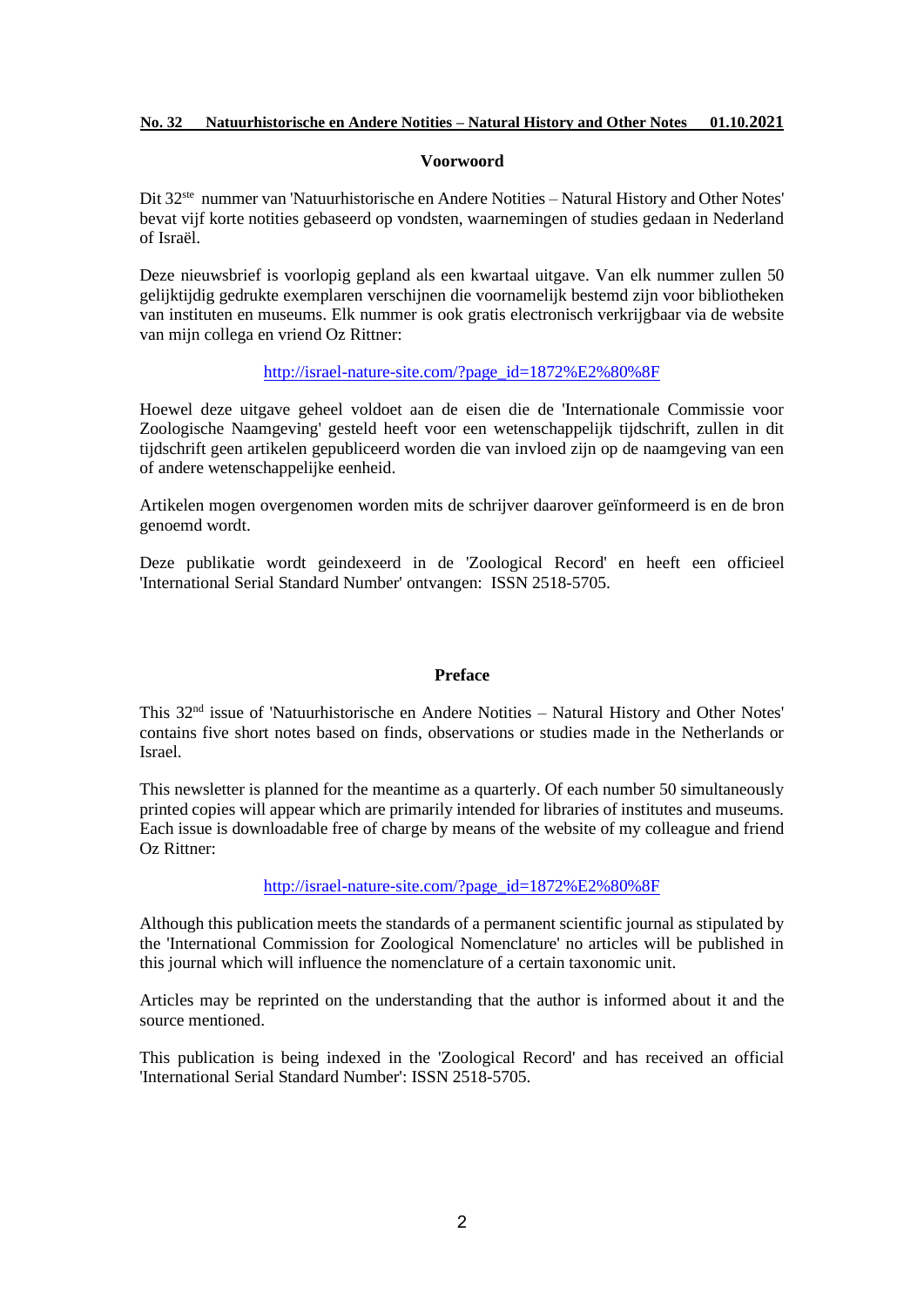# **Ladybird beetles (Coccinellidae) in kibbutz Netzer Sereni, Israel 5. Species belonging to the subfamily Scymninae (Part 2) - Addendum**

**Henk K. Mienis & Dana Mienis**

Kibbutz Netzer Sereni, IL-7039500 Israel [mienis@netzer.org.il](mailto:mienis@netzer.org.il) & [danamienis@hotmail.com](mailto:danamienis@hotmail.com)

#### **Lieveheersbeestjes (Coccinellidae) in kibboets Netzer Sereni, Israel 5. Soorten die behoren tot de subfamilie Scymninae (Part 2) - aanvulling**

In deze aflevering betreffende de Lieveheersbeestjes aangetroffen in kibboets Netzer Sereni wordt een aanvulling gegeven betreffende een soort die tot het subgenus *Pullus* van het genus *Scymnus* behoort in de subfamilie Scymninae. Een enkel exemplaar werd aangetroffen in een lijmval aanwezig in een Feijoa of Ananasguave *Acca sellowiana.* Het is een polymorfe soort die vrij algemeen in citrusplantages wordt aangetroffen

In our last article dealing with the Ladybird beetles (Coccinellidae) observed in kibbutz Netzer Sereni, Israel (H.K. Mienis & D. Mienis, 2021) we mentioned that we caught still an unidentified species. The single specimen turned out to belong to *Scymnus (Pullus) subvillosus* (Goeze, 1777), which is in fact a rather common species in Israel (Halperin, Merkl & Kehat, 1995), but due to its polychromism it is sometimes rather difficult to identify.

# **Subfamily Scymninae**

# *Scymnus (Pullus) subvillosus* **(Goeze, 1777)**

A small species ranging in size between 1.8 and 2.2 mm. Our specimen had an uniformly pale brown pronotum and elytra. The latter carried on each elytron two round black spots.

It is a common species in the Mediterranean area and the Middle East (Raimundo & van Harten, 2000).



Fig. 1: *Scymnus (Pullus) subvillosus* 

It feeds especially on aphids and is commonly encountered in citrus orchards (Kehat & Greenberg, 1970).

In Henk's garden on glue trap in Feijoa *Acca sellowiana*, leg. H.K. Mienis, 13 July 2020 (1).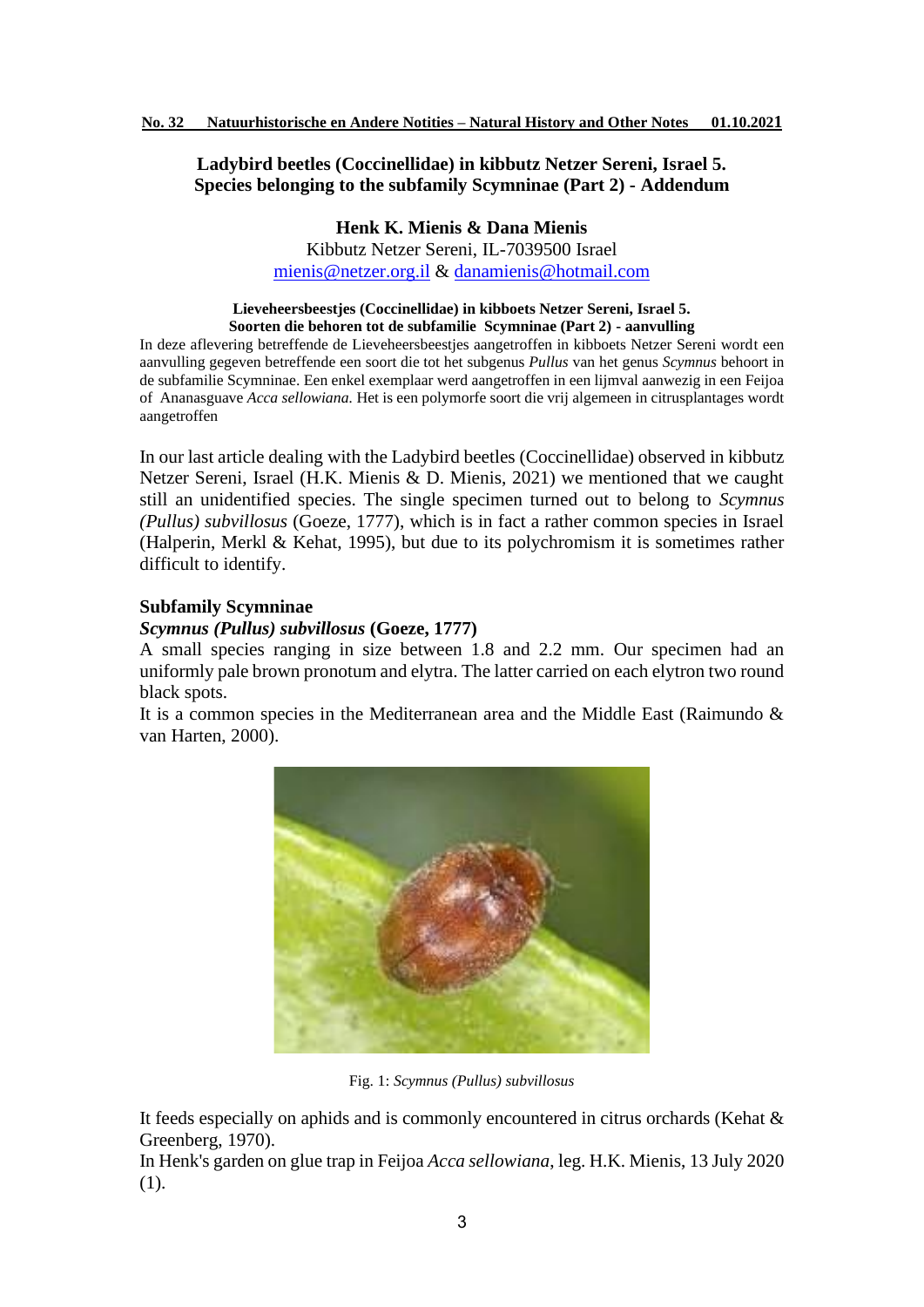The specimen in Fig. 1 was photographed in Valencia, Spain by Ferran Garda. Its general ground color is that of the specimen caught in Netzer Sereni, however, in the latter specimen it showed still two black spots one below the other on each elytron.

*Scymnus (Pullus) subvillosus* is also known to occur in Palestine (Najajrah, Swaileh & Qumsiyeh, 2019).

Note concerning its polychromism: The color of the pronotum and the elytra may range from yellow-brown to almost black. Sometimes the pronotum is dark colored while the elytra are of a pale color, and sometimes it is the other way around *i.e.* a pale pronotum and dark elytra. The two dark blots on each elytron may be round (as in our case), transverse oval or oblong, but may also be absent.

# **Acknowledgement**

I like to thank Ferran Garda (Spain) for the use of his photograph.

## **References**

Halperin, J., Merkl, O. & Kehat, M., 1995. An annotated list of the Coccinellidae (Coleoptera) of Israel and adjacent areas. Phytoparasitica, 23 (2): 127-137.

Kehat, M., & Greenberg, S.,1970. Survey and distribution of lady beetles (Coccinellidae) in citrus groves in Israel. Entomophaga, 15 (3), 275-280.

Mienis, H.K. & Mienis, D., 2012. Ladybird beetles (Coccinellidae) in kibbutz Netzer Sereni, Israel 4. Species belonging to the subfamily Scymninae (Part 2). Natuurhistorische en Andere Notities – Natural History and Other Notes, 31: 3-7.

Najajrah, M.H., Swaileh, K.M. & Qumsiyeh, M.B., 2019. Systematic list, geographic distribution and ecological significance of lady beetles (Coleoptera: Coccinellidae) from the West Bank (Central Palestine). Zootaxa, 4664 (1): 1-46.

Raimundo, A.A.C. & van Harten, A., 2000. An annotated checklist of the Coccinellidae (Insecta: Coleoptera) of Yemen. Fauna of Arabia, 18: 211-243.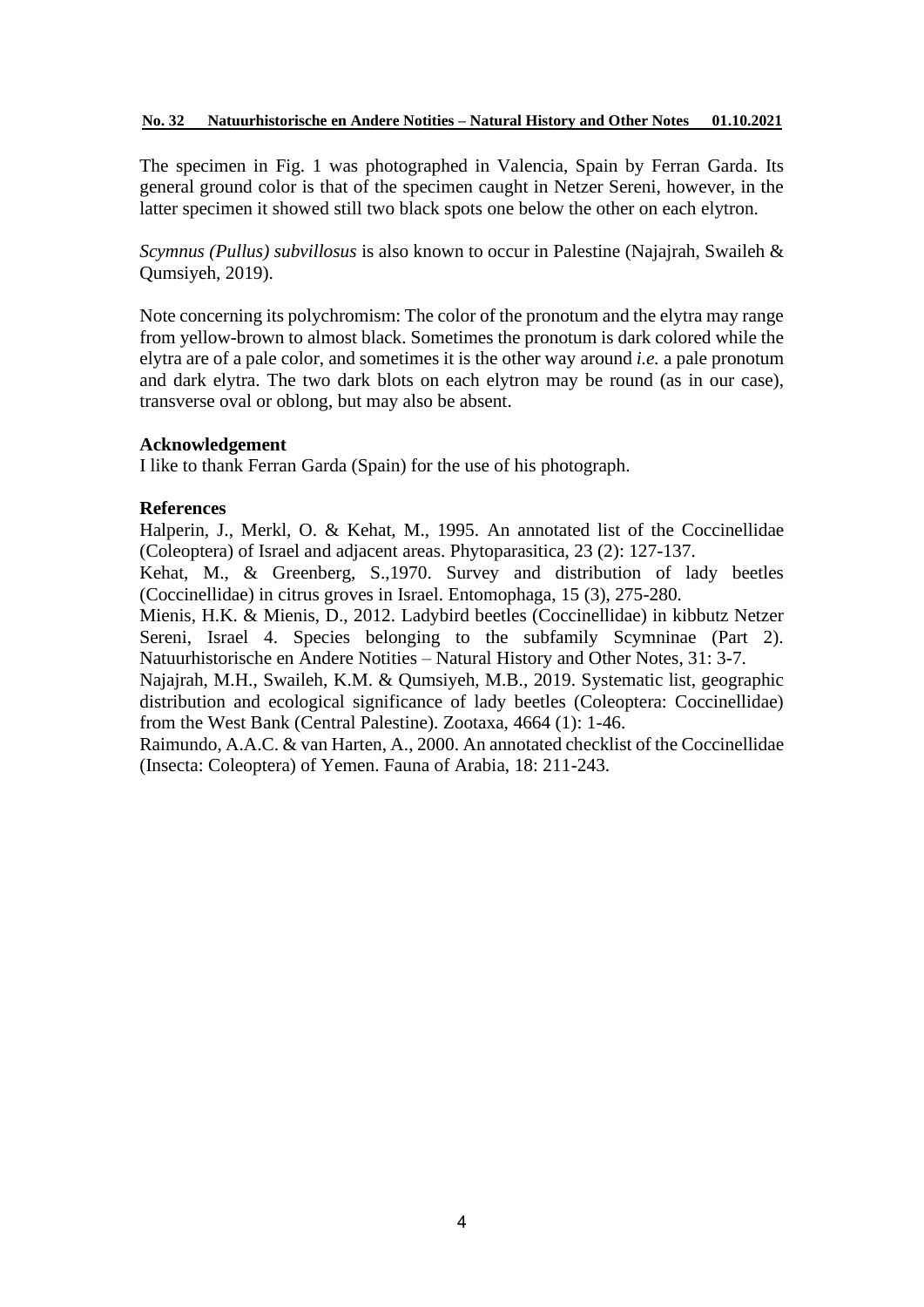# **Lieveheersbeestjes (Coccinellidae) waargenomen in Friesland in de herfst van 2020 en 2021**

## **Henk K. Mienis**

Kibboets Netzer Sereni, IL-7039500 Israël [mienis@netzer.org.il](mailto:mienis@netzer.org.il)

#### **Ladybird beetles (Coccinellidae) observed in Friesland in the Autumns of 2020 and 2021**

During malacological fieldwork carried out in the province Friesland, the Netherlands, also nine different Ladybird beetles (Coccinellidae) were observed. Among them were two species: *Euchomus quadripustulatus* and *Oenopia conglobata* which were not dealt with in the guide of beetles occurring in Friesland (Roodbergen, 2019). In two guides (Bos, 1999 and Roodbergen, 2019) the identity of *Propylea quatuordecimpunctata* has been mixed up with that of *Coccinula quatuordecimpustulata*, a species which only occurs in the south of the Netherlands.

Wanneer ik in Nederland vertoef, voer ik geregeld veldwerk uit betreffende de verspreiding van land- en zoetwater mollusken. Daarbij worden vaak waarnemingen gemaakt betreffende andere diersoorten. Tijdens mijn bezoeken in de hersfst van 2020 en 2021 heb ik bijvoorbeeld wat meer uitgekeken naar het voorkomen van Lieveheersbeestjes Coccinellidae. In de meeste gevallen heb ik op zicht gezocht, maar in 2020 heb ik ook enkele dagen gebruik gemaakt van een lijmval zowel in Joure als in de omgeving van Oosterend op Terschelling. Deze laatste methode heeft goede resultaten opgeleverd in Joure, maar geen enkel op Terschelling.

In de herfst van 2021 kreeg ik zo nu en dan hulp van mijn dochter Dana Mienis en mijn zuster Janny T. Gerritzen-Mienis.

De waargenomen lieveheersbeestjes werden gedetermineerd met behulp van Cuppen, Kalkman & Tacoma (2015), Cuppen, Kalkman & Tacoma-Krist (2017), Roodbergen (2019) en de Nederlandse bewerking van de Field Guide to the Ladybirds of Great Britain and Ireland door Tacoma-Krist (2021).

#### **Waargenomen soorten**

De volgende soorten werden in de herfst van 2020 en 2021 waargenomen in Friesland.

Gebruikte afkortingen in de tekst: DM – Dana Mienis HKM – Henk K. Mienis JTGM – Janny T. Gerritzen-Mienis (x) – aantal waargenomen exemplaren

## **Roomvleklieveheersbeestje –** *Calvia quatuordecimguttata*

Fryske Marren, Joure, langs onverhard pad nabij de achteringang van de Famberhorst, in lijmval, leg. HKM, 15 september 2020 (1).

#### **Gevlekt rietkapoentje –** *Coccidula scutellata*

Fryske Marren, Joure, voorbij parkeerterrein verlengde Boerensingel, vlak achter de bloeiende Herfstasters *Aster cordifolius*, in lijmval, leg. HKM, 15 september 2020 (1).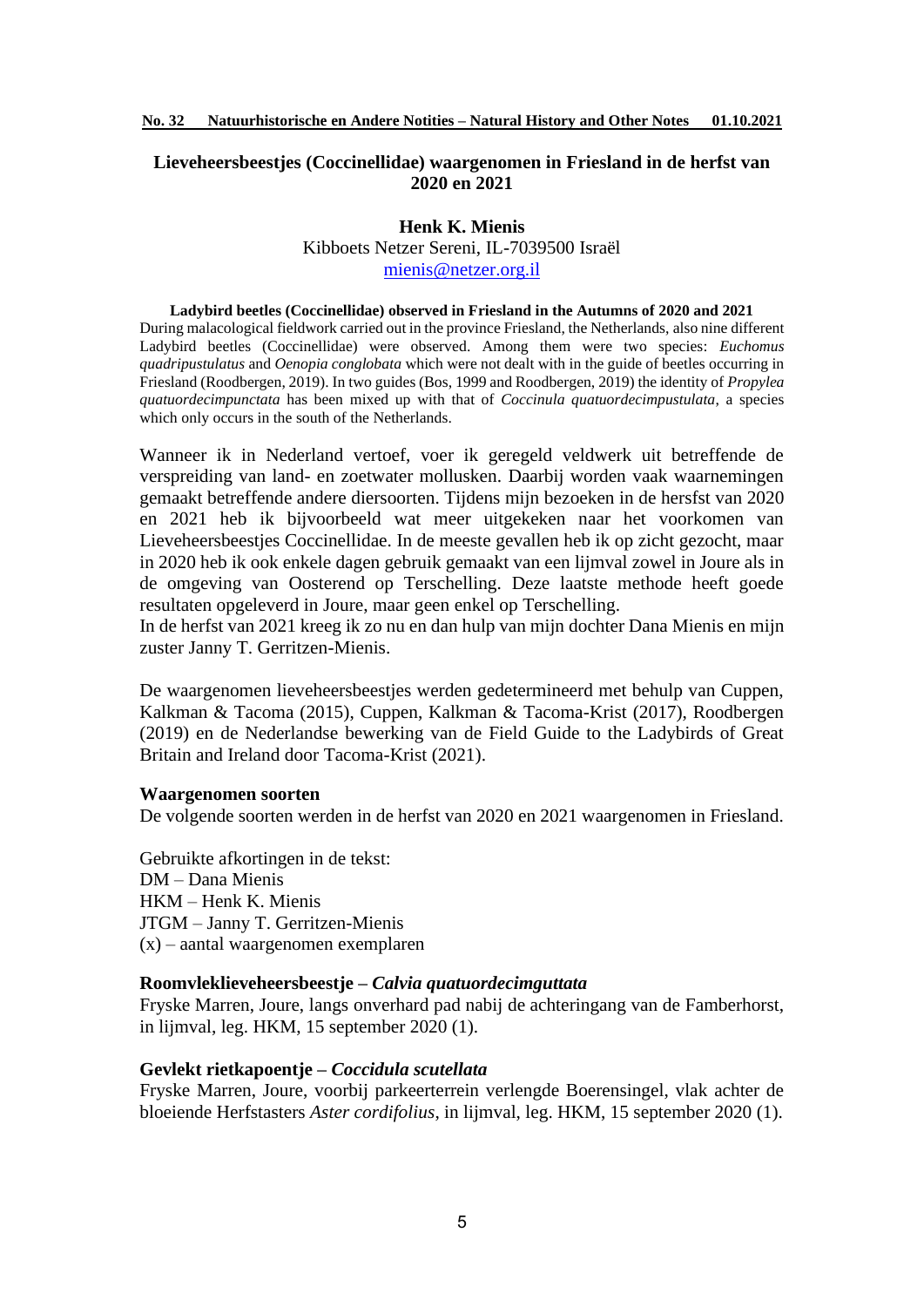# **Zevenstippelig lieveheersbeestje –** *Coccinella septempunctata*

Fryske Marren, Joure, langs pad nabij de achteringang van de Famberhorst, op Grote brandnetel *Urtica dioica*, leg. HKM, 6 september 2020 (1).

Fryske Marren, Joure, Harddraversweg, in tuin, leg. HKM, 6 september 2020 (1), idem, leg. HKM, 15 september 2020 (1).

Fryske Marren, Joure, Boerensingel 11, in tuin op Hortensia *Hydrangea* species, leg. JTGM, 12 september 2021 (1).

Fryske Marren, Joure, Boeresingel, in wegberm, leg. HKM, 6 september 2020 (1).

Fryske Marren, Joure, voorbij parkeerterrein verlengde Boerensingel, vlak achter de bloeiende Herfstasters *Aster cordifolius*, in lijmval, leg. HKM, 15 september 2020 (1), idem, leg. HKM, 16 september 2020 (1).

Fryske Marren, Joure, Heremastate, leg. HKM, 31 augustus 2021 (1).

Fryske Marren, Joure, Iepen-arboretum, op hoog onkruid rond Iepen *Ulmus* species, leg. HKM, 7 september 2020 (4).

Fryske Marren, Joure, Westerheem, op muur, leg. HKM, 6 oktober 2020 (1).

Fryske Marren, Joure, Jol, op Duizendknoop *Persicaria amplexicaulis*, leg. HKM, 9 oktober 2020 (1).

Fryske Marren, Joure, de Aek 21, op muur, leg. HKM, 23 augustus 2021 (1 ex.), idem, leg. HKM, 24 augustus 2021 (1).

Fryske Marren, Sint Nicolaasga, Wilhelmina-Oard, leg. HKM, 8 september 2020 (1). Fryske Marren, Langweerderwielen, tegenover Boornzwaag, op brandnetel *Urtica dioica*, leg. HKM, 14 september 2020 (1).

Fryske Marren, Swettepoel, leg. HKM & DM, 25 augustus 2021 (algmeen).

Harlingen, Havenweg, op allerlei planten langs de spoorlijn, leg. HKM, 13 september 2021 (heel algemeen).

Weststellingwerf, Z.O.-Wolvega, Lendevallei, Helomapolder, leg. HKM, 13 september 2020 (3).

Leeuwarden, AquaZoo, op Lisdodde *Typha* species*,* leg. HKM, 26 augustus 2021, (1). Terschelling, West-Terschelling, Dellewal(weg), op Gewone teunisbloem *Oenothera biennis*, leg. HKM, 22 september 2020 (2).

Terschelling, West-Terschelling, Molenstraat, in tuin, leg. HKM, 22 september 2020 (1).

Terschelling, West-Terschelling, Schoolstraat 24, in tuin, leg. HKM, 22 september 2020 (1).

Terschelling, West-Terschelling, Westerbuurtstraat 4, naast Huize Brandaris, leg. HKM, 22 september 2020 (1).

Terschelling, West-Terschelling, Burgemeester van Heusdenweg, op duin vegetatie met Gewone teunisbloem *Oenothera biennis* ten oosten van WestCard Hotel Schylge, leg. HKM, 22 september 2020 (6).

# **Viervleklieveheersbeestje –** *Euchomus quadripustulatus*

Oostestellingwerf, Appelscha, Aekingerzand, leg. DM, 24 augustus 2021 (1).

## **Aziatisch lieveheersbeestje –** *Harmonia axyridis*

Fryske Marren, Joure, Harddraversweg, Vegelingstate, op hek, leg. HKM, 6 september 2020 (1 rood exemplaar met 12 zwarte stippen).

Fryske Marren, Joure, Ter Huivre park, op brandnetel *Urtica dioica*, leg. HKM, 10 september 2020 (1 rood exemplaar met 19 zwarte stippen).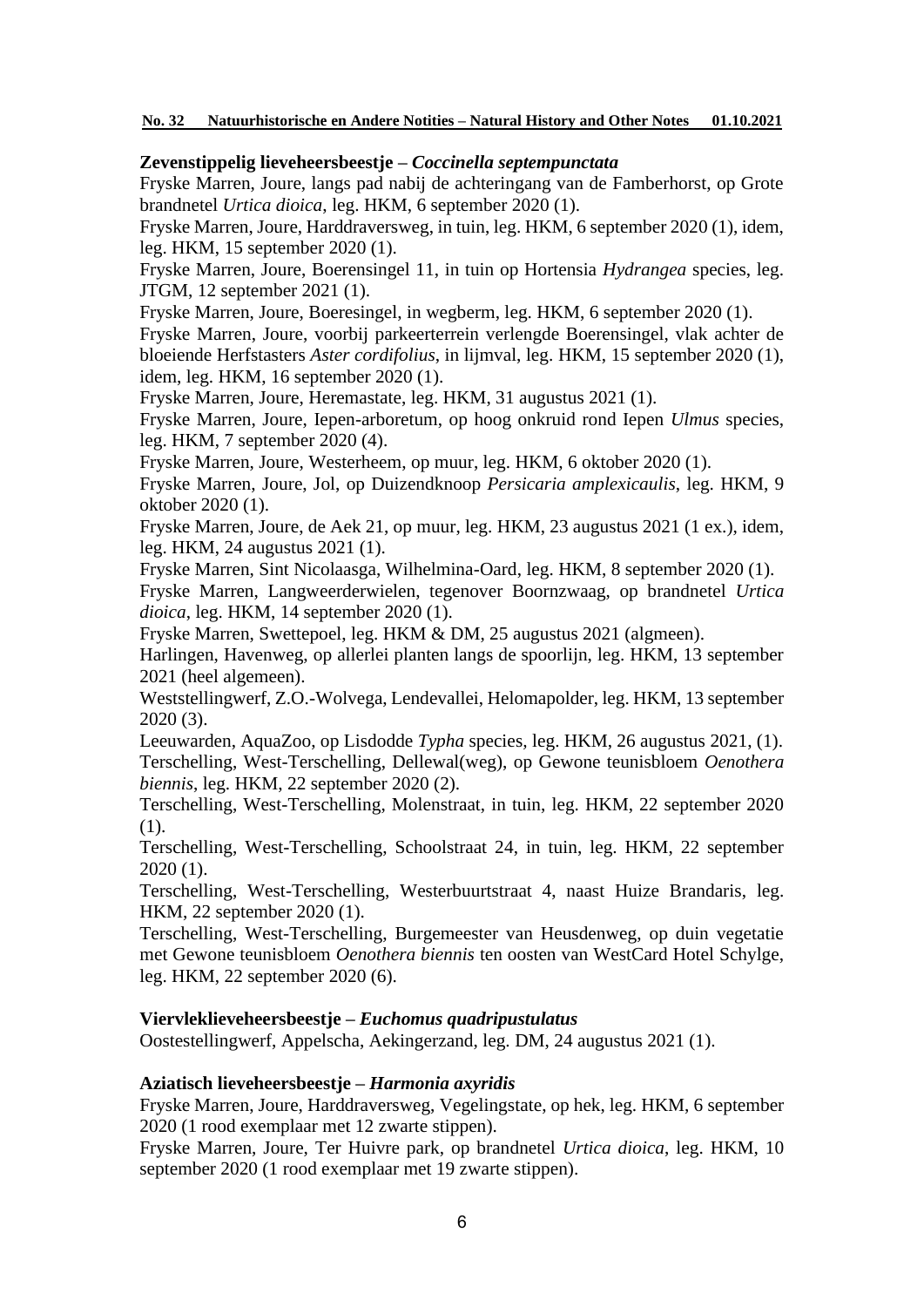Fryske Marren, Joure, voorbij parkeerterrein verlengde Boerensingel, vlak achter de bloeiende Herfstasters *Aster cordifolius*, in lijmval, leg. HKM, 14 september 2020 (5 waaronder een zwart exemplaar met 4 rode stippen); idem, leg. HKM, 15 september 2020 (1 rood en 2 zwarte exemplaren de laatsten met 4 rode stippen), idem, leg. HKM, 16 september 2020 ( 2 rode exemplaren en 1 oranje exemplaar, deze laatste zonder stippen).

Fryske Marren, Joure, nabij vooringang van de Famberhorst, in berm naast Omkromte 8, op Framboos, leg. HKM, 16 september 2021 (1 relatief klein rood exemplaar met 19 zwarte stippen).

Fryske Marren, Swettepoel, noord-west van Joure, leg. HKM, 7 oktober 2020 (1 rood exemplaar met 19 grote zwarte stippen).

Weststellingwerf, Z.O.-Wolvega, Lendevallei, Helomapolder, leg. HKM, 13 september 2020 (4 rode exemplaren allen met 16 zwarte stippen).

Leeuwarden, AquaZoo, op Lisdodde *Typha* species*,* leg. DM, 26 augustus 2021, (1 rood exemplaar met 16 zwarte vlekken, 3 rode exemplaren met 19 zwarte vlekken en 1 zwart exemplaar met 4 rode vlekken – de twee voorsten groot, de 2 achterste klein).

## **Harlekijnlieveheersbeestje –** *Harmonia quadripunctata*

Weststellingwerf, Z.O.-Wolvega, Lendevallei, Helomapolder, leg. HKM, 13 september 2020 (1).

# **Vloeivleklieveheersbeestje –** *Oenopia conglobata*

Fryske Marren, Joure, voorbij parkeerterrein verlengde Boerensingel, vlak achter de bloeiende Herfstasters *Aster cordifolius*, in lijmval, leg. HKM, 14 september 2020 (1). Weststellingwerf, Z.O.-Wolvega, Lendevallei, Helomapolder, leg. HKM, 13 september 2020 (1).

# **Schaakbordlieveheersbeestje –** *Propulea quatuordecimpunctata*

Fryske Marren, Joure, langs pad nabij de achteringang van de Famberhorst, in lijmval, leg. HKM, 15 september 2020 (1); idem, leg. HKM, 16 september 2020 (1). Fryske Marren, Joure, Boerensingel 11, in huis, leg. DM, 23 augustus 2021 (1).

# **Citroenlieveheersbeestje –** *Psyllobora vigintiduopunctata*

Fryske Marren, Joure, Omkromte, bij ingang Famberhorst, leg. HKM, 7 september 2020 (3).

Fryske Marren, Joure, voorbij parkeerterrein verlengde Boerensingel, vlak achter de bloeiende Herfstasters *Aster cordifolius*, in lijmval, leg. HKM, 14 september 2020 (1). Fryske Marren, Joure, tussen de Ljip en Korte Ekers, aan de rand van het polstokverspringen terrein, op Eik *Quercus* species met meeldauw en andere planten in de nabijheid, leg. DM & HKM, 1 september 2021 (14).

Fryske Marren, Langweer, op eik *Quercus* species, leg. HKM,14 september 2020 (1).

Fryske Marren, tussen Sint Nicolaasga en Schaasterbrug, langs fietspad, op eiken *Querqus* species, leg. HKM, 14 september 2020 (4).

Weststellingwerf, Z.O.-Wolvega, Lendevallei, Helomapolder, op eiken *Querqus* species, leg. HKM, 13 september 2020 (veel exemplaren).

Terschelling, Hoorn, Hoornse bos, Turfdôbe, op eik *Quercus* species met meeldauw, leg. HKM, 9 september 2021 (diverse exemplaren).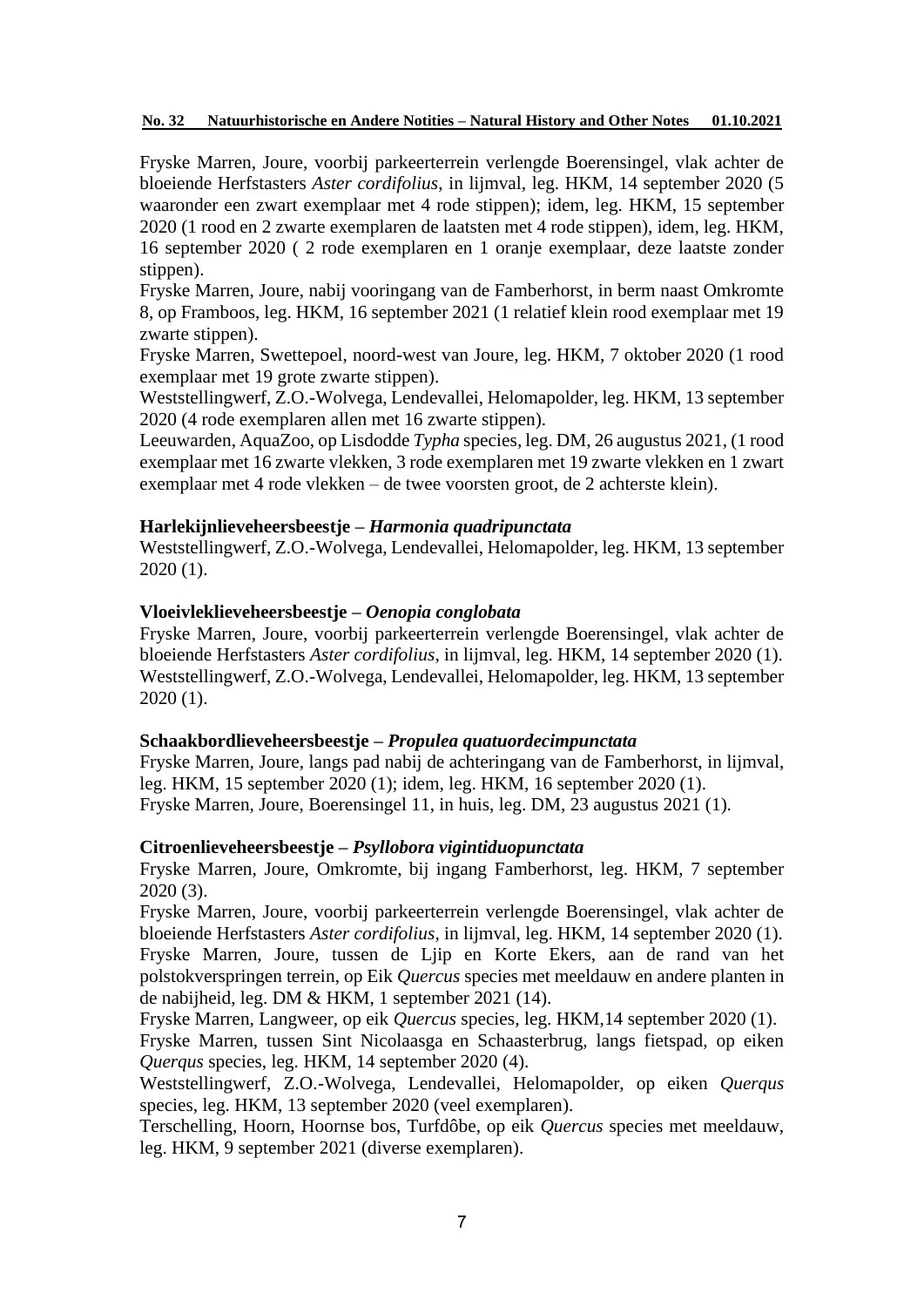# **Opmerkingen**

In totaal werden negen verschillende soorten aangetroffen. Zeven soorten waren reeds bekend uit Friesland (Roodbergen, 2019). Het Schaakbordlieveheersbeestje afgebeeld in Roodbergen (2019: 123) wordt door hem echter ten onrechte Veertienstippelig lieveheersbeestje genoemd, hetgeen een geheel andere soort is namelijk *Coccinula quatuordecimpustulata*, die niet in Friesland voorkomt (Roy & Brown, 2021: 103)*.* Bos (1999: 24) gebruikt voor *Propylea quatuordecimpunctata* ten onrechte de Nederlandse naam Veertienstippeliglieveheersbeestje ofschoon hij wel de juiste wetenschappelijke naam vermeldt.

Fig. 1: Een in 'Kevers Fryske Natoergids' verkeerd gedetermineerde soort



Fig. 1 Schaakbordlieveheersbeestje *Propylea quatuordecimpunctata*

Een meestal geel lieveheersbeestje met een patroon van tot 14 zwarte vlekken, die vaak samensmelten.

Het meest algemeen waren het Zevenstippelig lieveheersbeestje en het invasieve Aziatisch lieveheersbeestje.

Niet in Roodbergen (2019) behandeld waren het Viervleklieveheersbeestje *Euchomus quadripustulatus* en het Vloeivleklieveheersbeestje *Oenopia conglobata*. Het Viervleklieveheersbeestje had ik al eens op 4 oktober 2018 in het natuurreservaat Wilhelmina-Oard, Sint Nicolaasga, de Fryske Marren, aangetroffen (Mienis, 2019b).

Het Roomvleklieveheersbeestje had ik ook reeds eerder in de Famerhorst, in Joure, op 1 oktober 2018 aangetroffen (Mienis, 2019a). Het Aziatisch lieveheersbeestje was mij bekend van Terschelling (Mienis, 2016), terwijl ik het Citroenlieveheersbeestje reeds had ontmoet op heel jonge eiken zowel op Terschelling (Mienis, 2017) als in Joure (Mienis, 2020).

Bij gericht zoeken naar Lieveheersbeestjes kunnn waarschijnlijk in de onderzochte gebieden nog wel meer soorten vastgesteld worden.

# **Dankwoord**

Mijn dank gaat uit naar Dana Mienis (Kibboets Netzer Sereni, Israël) en Janny T. Gerritzen-Mienis (Joure) voor de hulp bij het zoeken naar Lieveheersbeestjes. Eveneens dank ik Judith Gerritzen en Leo Meerema (Joure) voor logistische hulp.

# **Gebruikte literatuur**

Bos, F., 1999. Lieveheersbeestjes in beeld. 32 p. KNNV Uitgeverij, Utrecht. Cuppen, J, Kalkman, V. & Tacoma, G., 2015. Veldklapper Lieveheersbeestjes. 47 pp. EIS Kenniscentrum Insecten en andere ongewervelden, Nederlandse Entomologische Vereniging & Waarneming.nl, Leiden.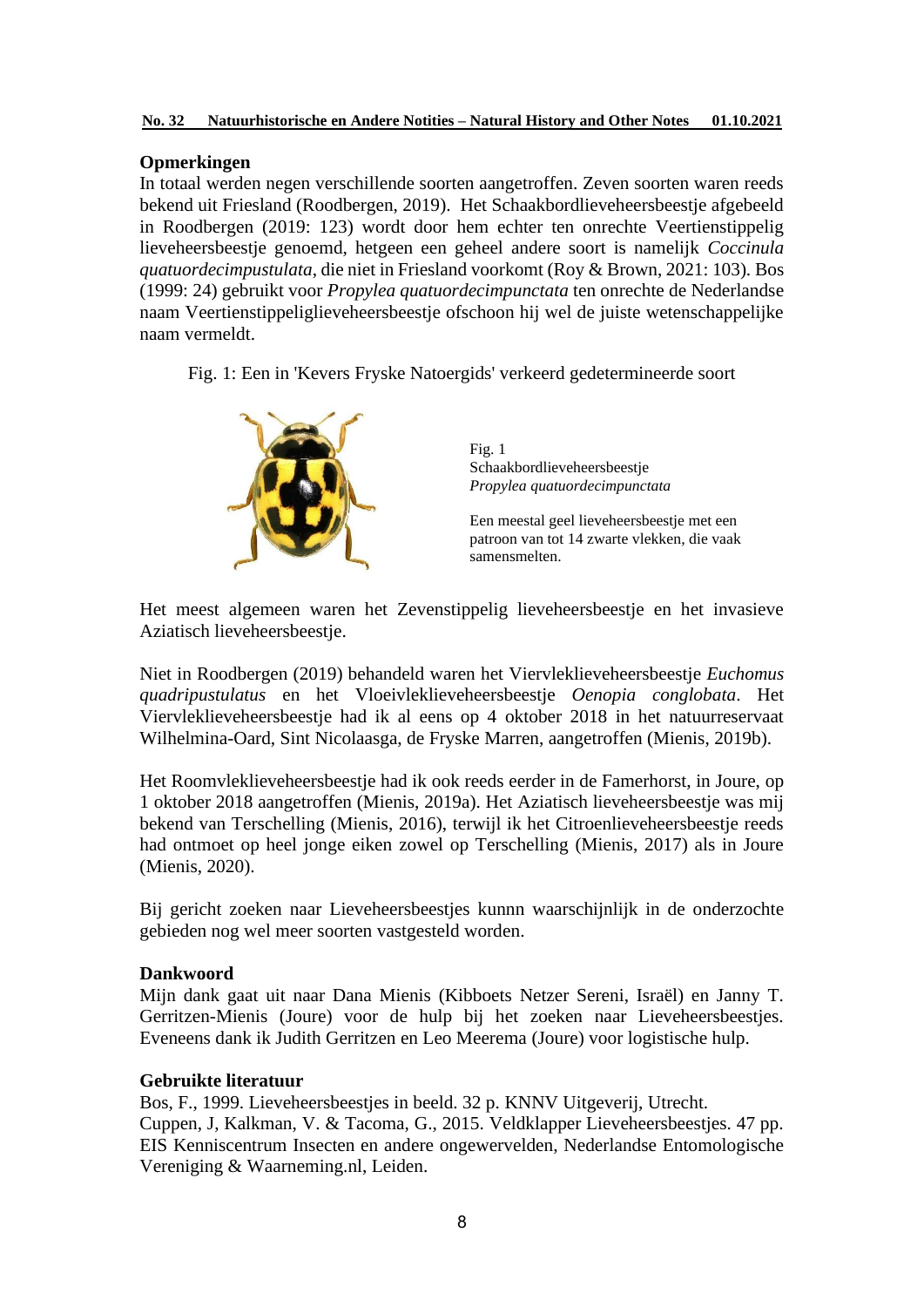## **Fig. 2-3: Niet behandelde soorten in 'Kevers Fryske Natoergids'**



Fig. 2 Viervleklieveheersbeestje *Exochomus quadripustulatus*

Een zwart lieveheersbeestje met op beide dekschilden twee rode vlekken. De voorste vlek heeft de vorm van een omgekeerde komma, de achterste vlek is veel kleiner en meestal onregelmatig van vorm.

Fig. 3 Vloeivleklieveheersbeestje *Oenopia conglobata*

Een roze achtig lieveheersbeestje met op beide dekschilden 16 zwarte stippen die vaak gedeeltelijk samenvloeien. Halsschild is vaak lichter gekleurd.

Cuppen, J.G.M., Kalkman, V.J. & Tacoma-Krist, G., 2017. Verspreiding, biotoop en fenologie van de Nederlandse lieveheersbeestjes (Coleoptera: Coccinellidae). Entomologische Berichten, 77 (3): 147-187.

Mienis, H.K., 2016. Gezien op Terschelling: Het veelkleurig Aziatisch lieveheersbeestje *Harmonia axyridis*, Fam. Coccinellidae. Natuurhistorische en Andere Notities – Natural History and Other Notes, 10: 11-12.

Mienis, H.K., 2017. *Psyllobora vigintiduopunctata*: een Lieveheersbeestje dat zich iets anders gedraagt. Rinkelbollen, 2017 (2): 18-19.

Mienis, H.K., 2019a. Een Roomvleklieveheersbeestje in de Famberhorst, Joure, Friesland. Natuurhistorische en Andere Notities – Natural History and Other Notes, 21: 9-10.

Mienis, H.K., 2019b. Een Viervleklieveheersbeestje *Exochomus quadripustulatus* in het natuurreservaat Wilhelmina-Oard, Sint Nicolaasga, Friesland. Natuurhistorische en Andere Notities – Natural History and Other Notes, 22: 13-14.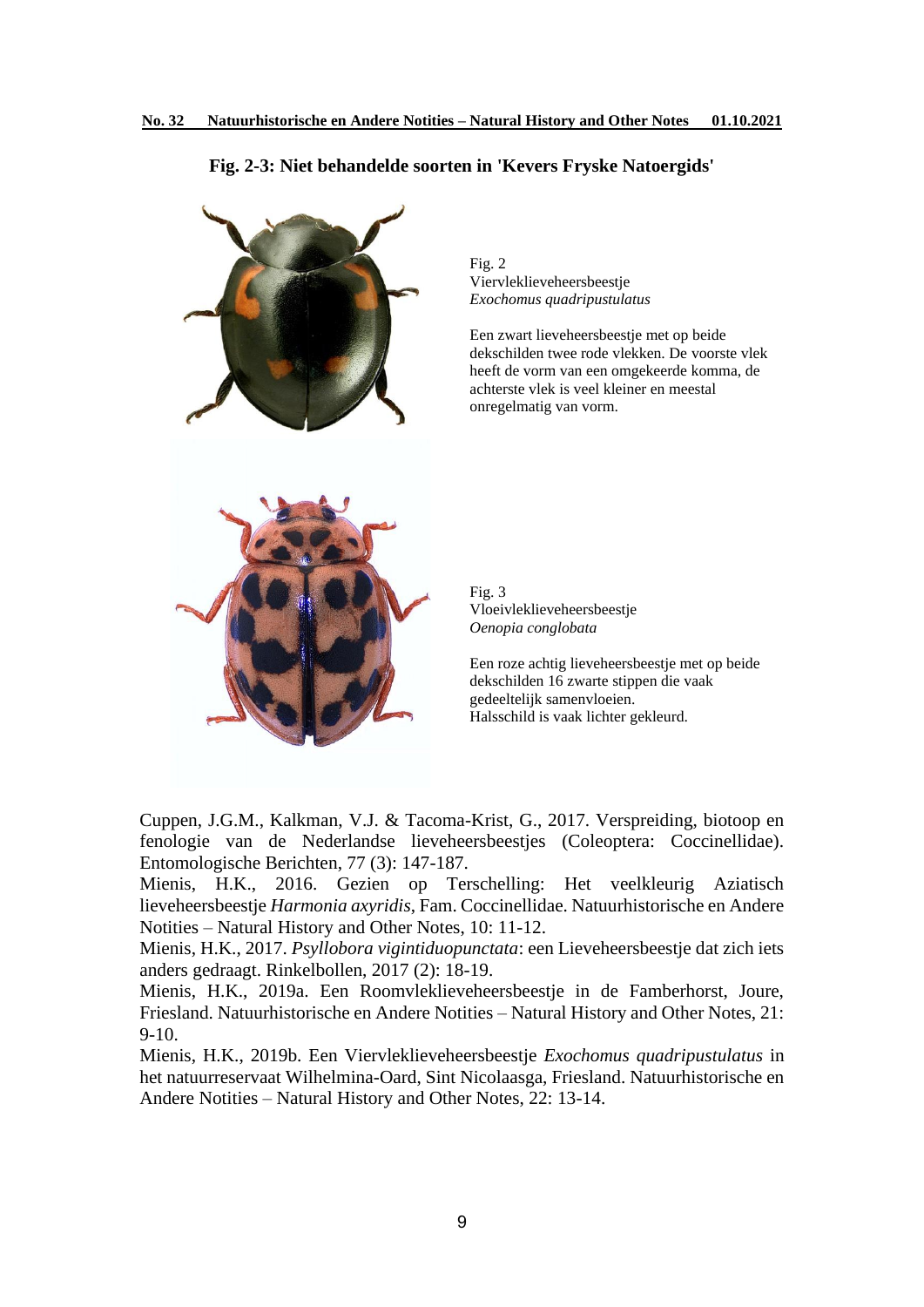Mienis, H.K., 2020. Vondsten van *Psyllobora vigintiduopunctata*: het Citroenlieveheersbeestje, in Joure, Friesland. Natuurhistorische en Andere Notities – Natural History and Other Notes, 25: 3-4.

Roodbergen, S.P., 2019. Kevers Fryske Natoergids. 224 p. It Fryske Gea & Wijdemeer, Ljouwert/Leeuwarden.

Roy, H. & Brown, P., 2021. Veldgids Lieveheersbeestjes van Nederland en Vlaanderen. 176 pp. Kosmos Uitgevers, Utrecht & Antwerpen. (Nederlandse bewerking door G. Tacoma-Krist).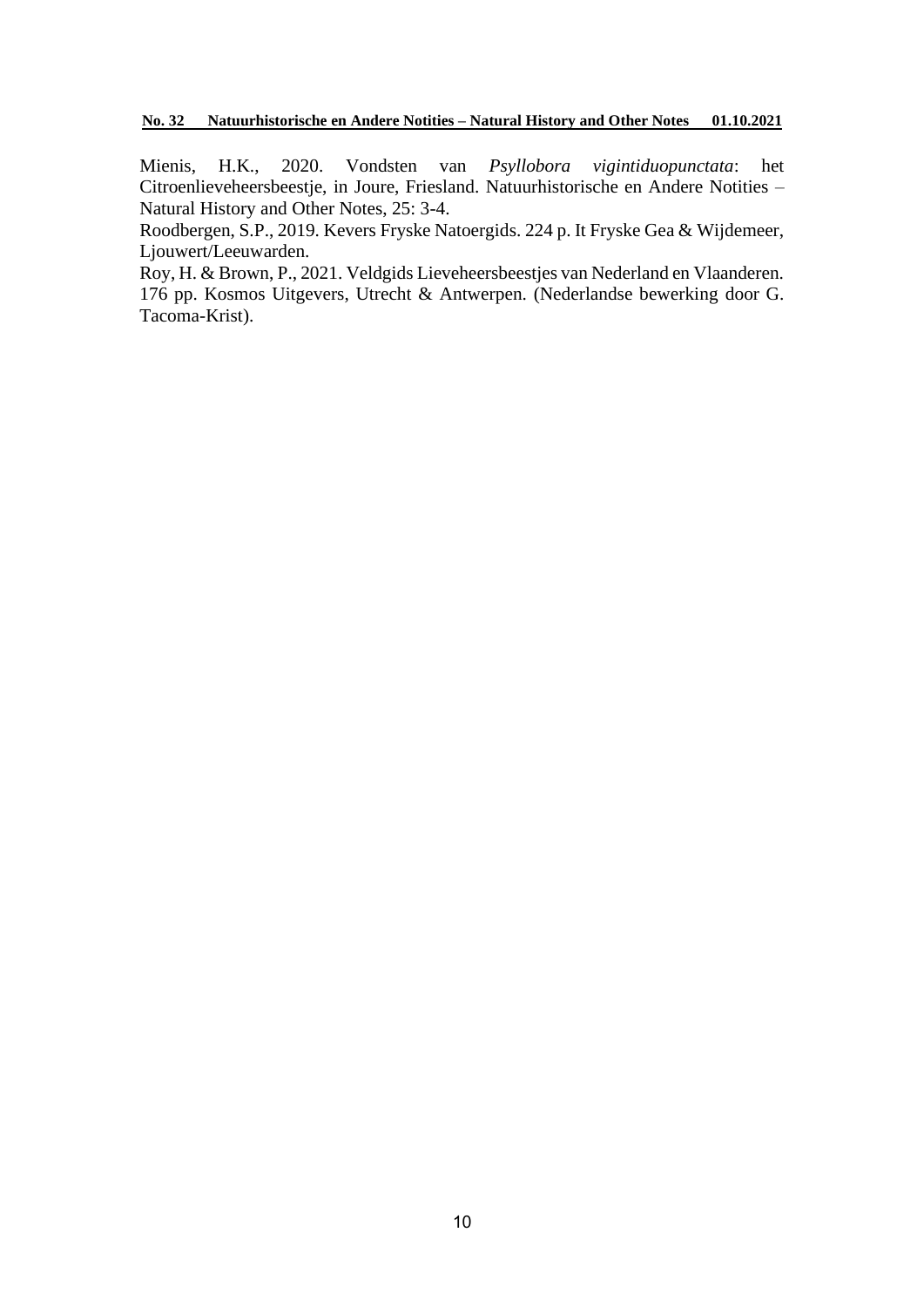# **Cases of predation on land and freshwater molluscs by European Rollers**  *Coracias garrulus***, a bird in need of protection**

**Henk K. Mienis** Kibbutz Netzer Sereni, IL-7039500 Israel [mienis@netzer.org.il](mailto:mienis@netzer.org.il)

#### **Gevallen van predatie op land en zoetwater mollusken door de Europese Scharrelaar**  *Coracias garrulus***, een vogel die nodig beschermd moet worden**

Na een korte beschrijving van persoonlijk observaties betreffende de aanwezigheid van Scharrelaars in the velden van kibboets Netzer Sereni, Israël, volgt een kort overzicht betreffende gevallen van predatie op land en zoetwater mollusken die ik in de literatuur aantrof.

The European Roller *Coracias garrulus* Linnaeus, 1758, Family Coraciidae, is a fairly large songbird characterized by its light blue and brown plumage. When I became responsible for the control of pests in the field crops of kibbutz Netzer Sereni, Israel, in 1971, I saw regularly Rollers in the fields between the Nesher Cement factory at Ramla and moshav Ahisamakh.

Especially in spring always Rollers were sitting on the electricity lines which were crossing the fields. From those high points the birds were looking for large insects and small vertebrates, especially when we were using those fields for growing seeds of Rhodes grass *Chloris gayana*. Later on when we started to use those fields for growing cotton, a crop which is treated frequently with pesticides, the Rollers returned infrequently in the form of a single bird only for a short time and finely they disappeared completely.



Fig. 1: Roller *Coracias garrulus* Photo Zeynel Cebeci

In kibbutz Netzer Sereni almost every year Rollers were present on high tension lines crossing the fields behind the dairy farm in spring and autumn. However also overthere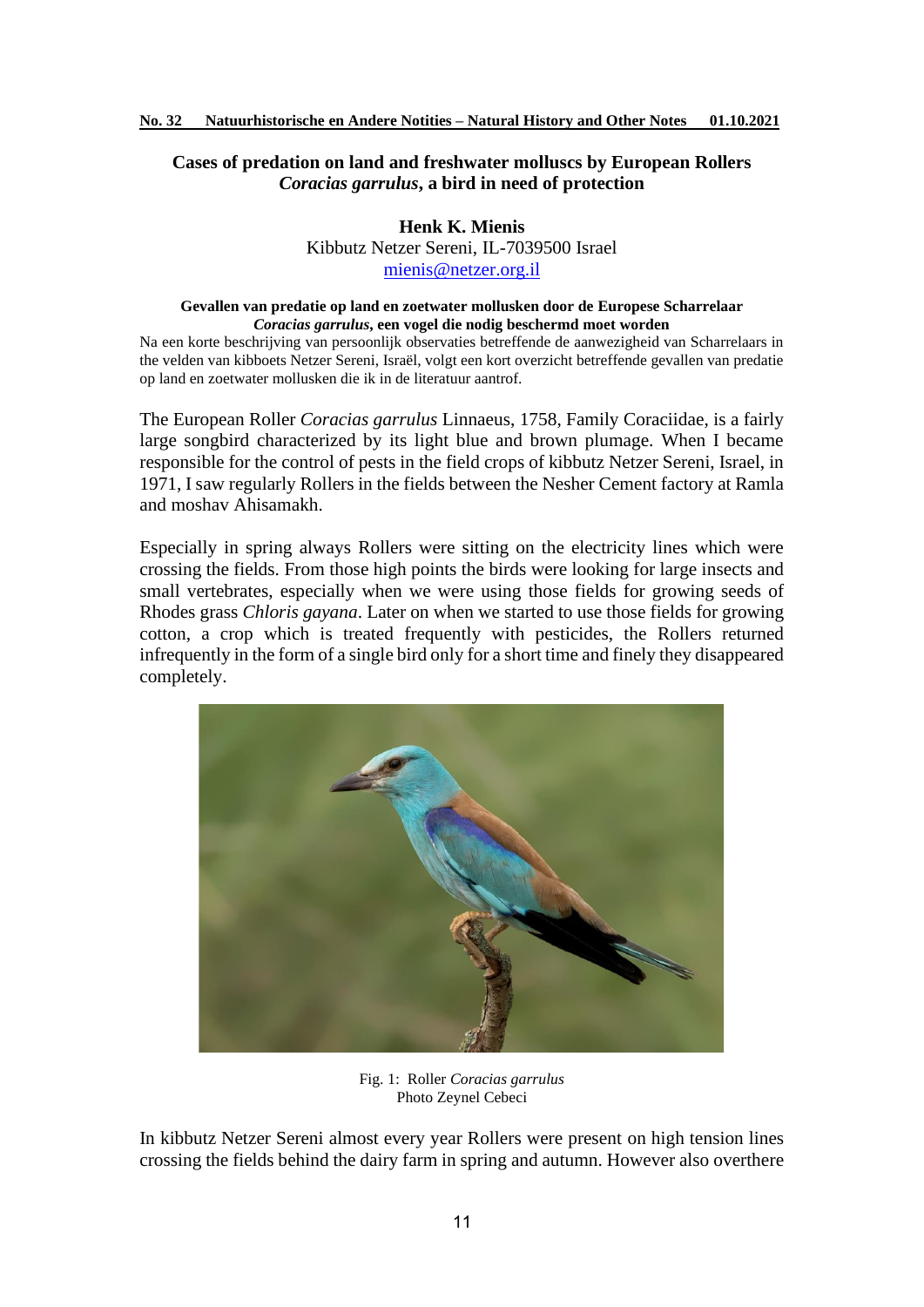they disappeared slowly but steadily in spite of the fact that hardly any pesticides were applied in those fields. The slowly disappearance of Rollers seems not to be a local event because Hovel (1987) wrote already more than 30 years ago that the number of Rollers seen in Israel was decreasing. Ornithologists elsewhere have also noted that the number of Rollers returning from their annual winter migration to Africa is dwindling (Lovari, 1975; Samwald & Samwald, 1989)

# **Rollers feeding on molluscs**

Since Rollers are also known to feed occasionally on land and freshwater molluscs, I have carried out a survey of the literature dealing with that aspect of their food in the hope I could add some personal information. Although early in spring broken shells of the Levantine field snail *Helix engaddensis* were seen here and there in the fields where Rollers were hunting, any proof that those shells were indeed the indigestible remains of snails predated upon by *Coracias garrulus* is lacking. Yet I am providing records of mollusc predation by Rollers which I found in the literature in Table 1.

# **Abbreviations**

Method of survey:  $C =$  neck collar;  $D =$  direct observation;  $N =$  food remains in nest;  $P =$  pellet in general & S = stomach contents.

| <b>Prey</b>               | <b>Type of</b> | <b>Country</b> | <b>Reference</b>                |
|---------------------------|----------------|----------------|---------------------------------|
|                           | observation    |                |                                 |
| molluscs                  | S              | Azerbaijan     | Khanmamedov & Gasanova, 1971    |
| molluscs                  | S              | Hungary        | Keve, 1955                      |
| molluscs                  | S              | Romania        | Kiss, Rékasi & Richnovsky, 1986 |
| Land snail                | D              | England        | Norman, 1980                    |
| Anisus sp.                | $\mathcal{C}$  | Russia         | Prokofieva, 1965                |
| Limacidae                 | S              | Russia         | Prekopov, 1940                  |
| Helicidae                 | P              | Germany        | Haensel, 1966                   |
| Cepaea sp.                | N              | Germany        | Haensel, 1966                   |
| Eobania vermiculata       | N              | Italy          | Cassola & Lovari, 1979          |
| <i>Helix pomatia</i> juv. | S              | Romania        | Kiss, Rékasi & Richnovsky, 1978 |
| Unio sp.                  | D/N            | Germany        | Niethammer, 1938                |
| Unio sp.                  | N              | Germany        | Haensel, 1966                   |

# **Acknowledgement**

I like to thank Zeynel Cebeci (Turkey) for the use of his photograph.

# **References**

Cassola, F. & Lovari, S., 1979. Food habits of Rollers during the nesting season. Bollettino di Zoologia, 46: 87-89.

Haensel, J., 1966. Zur Ernährungsbiologie der Blauracke, *Coriacias garrulus* L., nach Analysen von Gewöllen und Nisthöhleninhalten im Bezirk Franfurt/O. Beiträge zur Vogelkunde, 12 (3): 129-147.

Hovel, H., 1987. Check-list of the birds of Israel. 196 p. Tel Aviv University & the Society for the Protection of Nature in Israel.

Keve, A., 1955. [Die Conchylien-Aufnahme der Vögel, IV.] Aquila, 59-62: 68-81. [in Hungarian]

Kiss, J.B., Rékasi, J. & Richnovszky, A., 1978. Schnecken als Vogelnahrung in Rumänien. Soosiana, 6: 35-44.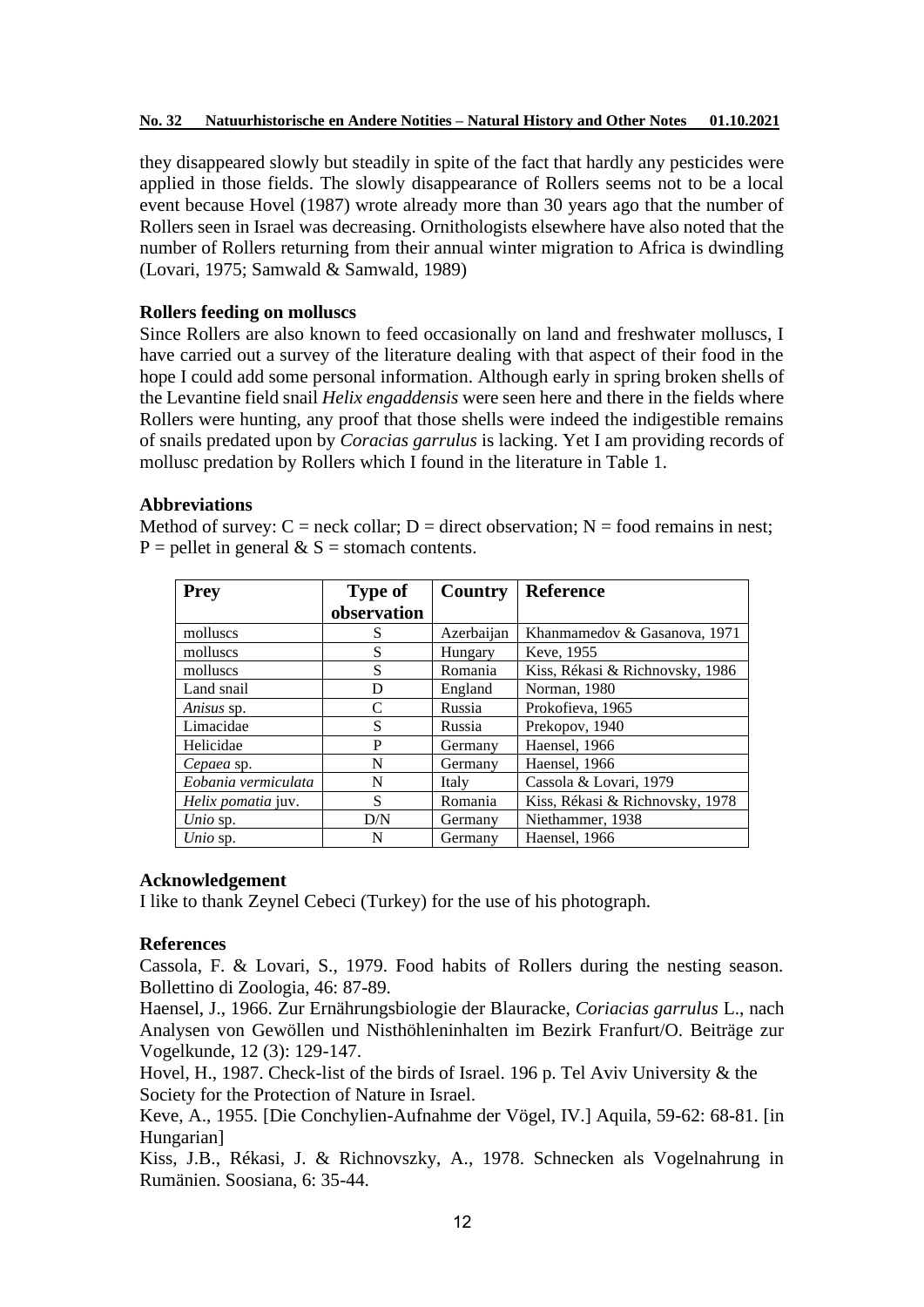Kiss, J.B., Rékasi, J. & Richnovszky, A., 1986. Mollusken als Vogelnahrung. Proceedings of the 8th International Malacological Congress, Budapest: 109-112.

Khanmamedov, A.I. & Gasanova, Z.R., 1971. [On the ecology of the Roller in Azerbaidjan.] Izdatel'stvo Akademii Nauk Azerbaidzhanskoi SSR, 1971 (5-6): 100- 106. [in Russian]

Lovari, S., 1975. The Roller (*Coracias garrulus* L.) in Italy: a bird in need of protection. Biological Conservation, 8: 19-22.

Norman, D.M., 1980. Roller using 'anvil' to open snail shell. British Birds, 73 (6): 264- 265.

Niethammer, G., 1938. Handbuch der deutschen Vogelkunde, II. Leipzig.

Prekopov, A.N., 1940. Trudy Voroshilov Ped. Inst., 2: 240-241. [in Russian]

Prokofieva, I.V., 1965. [On food of Rollers (*Coracias garrulus* L.).] Nauchnye Doklady Vyssheǐ Shkoly Biologicheskie Nauki, 1: 37-40. [in Russian]

Samwald, O. & Samwald, F., 1989. Die Blauracke (*Coracias g. garrulus*) in der Steiermark – Bestandsentwicklung, Phänologie, Brutbiologie, Gefährdung. Egretta – Vogelkundliche Nachrichten aus Österreich, 32 (2): 37-57.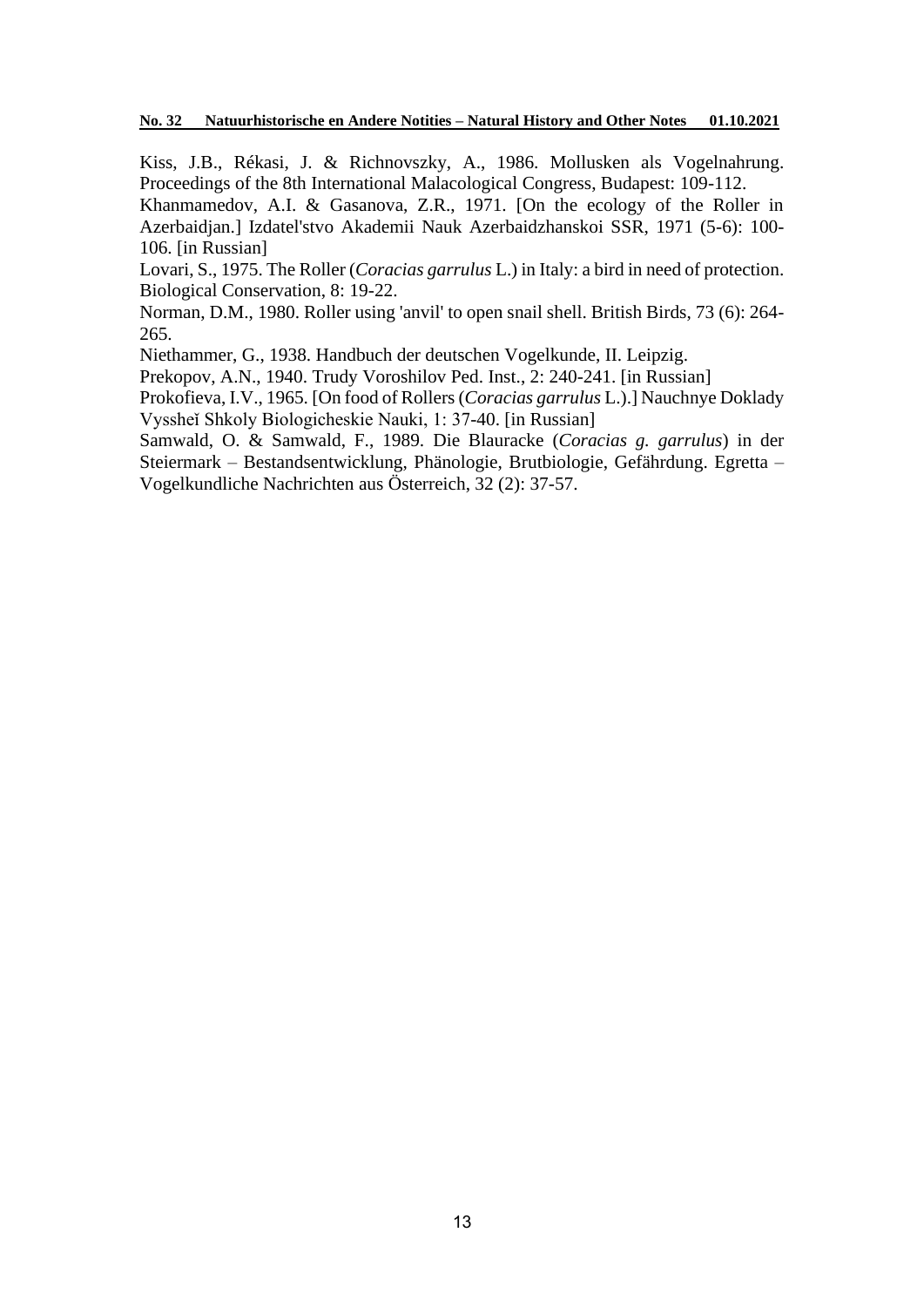## **Rectificatie betreffende de wetenschappelijke naam van de Gevlekte Amerikaanse rivierkreeft aangetroffen in de omgeving van Joure**

# **Henk K. Mienis**

Kibboets Netzer Sereni, IL-7-39500 Israel [mienis@netzer.org.il](mailto:mienis@netzer.org.il)

#### **Rectification concerning the scientific name of the Spiny cheek crayfish found in the surroundings of Joure**

The correct scientific name of the exotic, invasive Spine cheek crayfish recently reported from two nature areas in and near Joure, the Fryske Marren, Friesland, the Netherlands, reads *Faxonius limosus* instead of *Orconectes limosus.*

Onlangs heb ik vondsten van de invasieve Gevlekte Amerikaanse rivierkreeft gerapporteerd van de natuurgebieden de Famberhorst in Joure (Mienis, 2018) en de Put van Nederhorst (Mienis, 2021), ten westen van Joure, de Fryske Marren. Als wetenschappelijk naam heb ik in beide gevallen gebruik gemaakt van *Orconectes limosus* waarin ik Geelen (1978), Soes & van Eekelen (2006) en Koese (2008) gevolgd heb.

Het is echter gebleken dat de Gevlekte Amerikaanse rivierkreeft niet thuis hoort in het geslacht *Orconectes* Cope, 1872, ten onrechte vaak geschreven als *Orconectus*, maar in het geslacht *Faxonius* Ortmann, 1905 (Crandall & de Grave, 2017). Beide geslachten behoren echter tot de familie Cambaridae.

De wetenschappelijk naam van de Gevlekte Amerikaanse rivierkreeft luidt dan ook *Faxonius limosus* (Rafinesque, 1817).

## **Dankbetuiging**

Mijn dank gaat uit naar de heer F.G.W.A. [Fabrice] Ottburg (Universiteit Wageningen) voor de attendering naar de verandering in de wetenschappelijke naam van deze exoot onder de Nederlandse zoetwater kreeften.

## **Geraadpleegde literatuur**

Crandall, K.A. & de Grave, S., 2017. An updated classification of the freshwater crayfishes (Decapoda: Astacidea) of the world, with a complete species list. Journal of Crustacean Biology, 37 (5): 615-653)

Geelen, J.F.M., 1978. The distribution of the crayfishes *Orconectus limosus* (Rafinesque) and *Astacus astacus* (L.) (Crustacea, Decapoda) in the Netherlands. Bijdragen tot de Faunistiek van Nederland V. Zoologische Bijdragen, 23: 4-19.

Koese, B., 2008. Zoetwaterkreeften in Nederland – Herkennen en voorkomen.

[www.werkgroepexoten.nl/meetings/workshop2008/wsekk.koese.pdf](http://www.werkgroepexoten.nl/meetings/workshop2008/wsekk.koese.pdf)

Mienis, H.K., 2018. Een eerste vondst van de Gevlekte Amerikaanse rivierkreeft *Orconectus limosus* in het natuurgebied de Famberhorst in Joure en op twee andere plaatsen in de Fryske Marren. Natuurhistorische en Andere Notities – Natural History and Other Notes, 20: 6-8.

Mienis, H.K., 2021. Een bevestiging van de aanwezigheid van de Gevlekte Amerikaanse rivierkreeft *Orconectus limosus* in de Put van Nederhorst bij Joure, Friesland. Natuurhistorische en Andere Notities – Natural History and Other Notes, 31: 8-9.

Soes, M. [D.M.] & van Eekelen, R., 2006. Rivierkreeften een oprukkend probleem? De Levende Natuur, 107 (2): 56-59.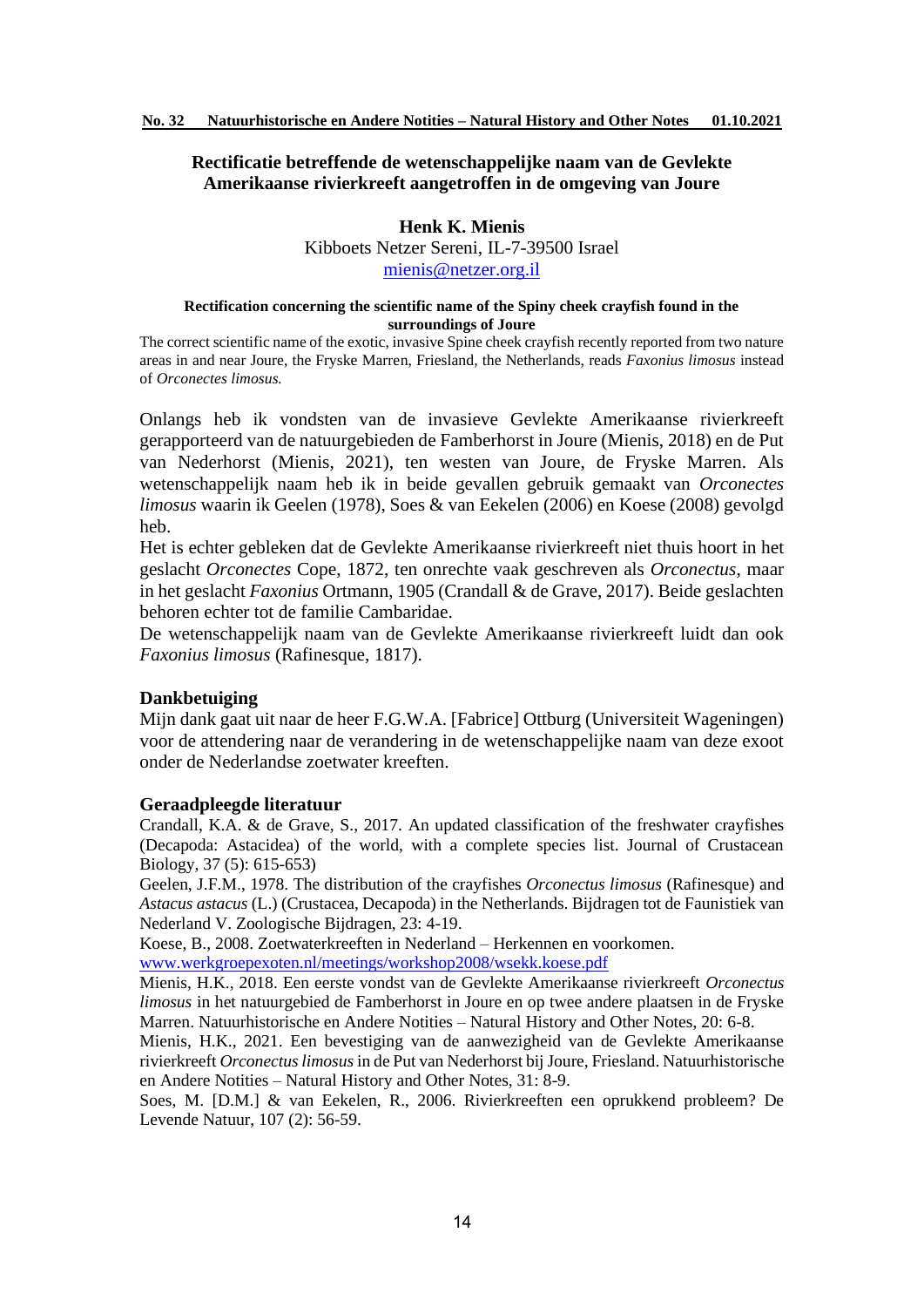#### **The Turkey berry** *Solanum torvum* **in gardens in kibbutz Netzer Sereni, Israel**

## **Henk K. Mienis**

Kibbutz Netzer Sereni, IL-7039500 Israel [mienis@netzer.org.il](mailto:mienis@netzer.org.il)

#### De Kalkoenbes *Solanum torvum* in tuinen in kibboets Netzer Sereni, Israël

De Kalkoenbes *Solanum torvum* ook wel Duivelsvijg, Erwteneiplant en Erwten aubergine genoemd, werd in september 2021 voor het eerst in de schrijver's tuin in kibboets Netzer Sereni, Israël, aangetroffen. Deze exotische struik heeft zijn oorsprong in tropisch Amerika. Daar de bessen eetbaar zijn, komt deze plant nu bijna overal in tropische gebieden voor. Daar het wortelstelsel van de Kalkoenbes veel minder aangetast wordt door allerlei ziektes dan dat van de Aubergine *Solanum melongena*, worden Aubergines vaak op stammen van de Kalkoenbes geënt. Het is niet bekend of men daarom de Kalkoenbes ingevoerd heeft in Israël of dat tijdelijke werkkrachten uit zuid en oost Azië zaad van deze plant hebben meegenomen om de Kalkoenbes als vrucht of groente te kweken. De Kalkoenbes kan gemakkelijk door vogels verspreid worden naar tuinen en parken die geregeld geīrrigeerd worden.

When I returned from my annual visit to the Netherlands on 19 September 2021, I saw a rather tall plant with a height of about 1 m in my garden which I had never seen before. At a distance of some 15 m I saw in a public garden another much larger specimen: some 4 m in height and width (Fig. 1), covered with hundreds of green to yellowish berries some 1 cm in section. By using a photographic application for identifying plants my daughter turned up the name of the unknown plant: *Solanum torvum.* A check of the literature on the internet confirmed the correct identification: another exotic species!



Fig. 1: Turkey berry *Solanum torvum*